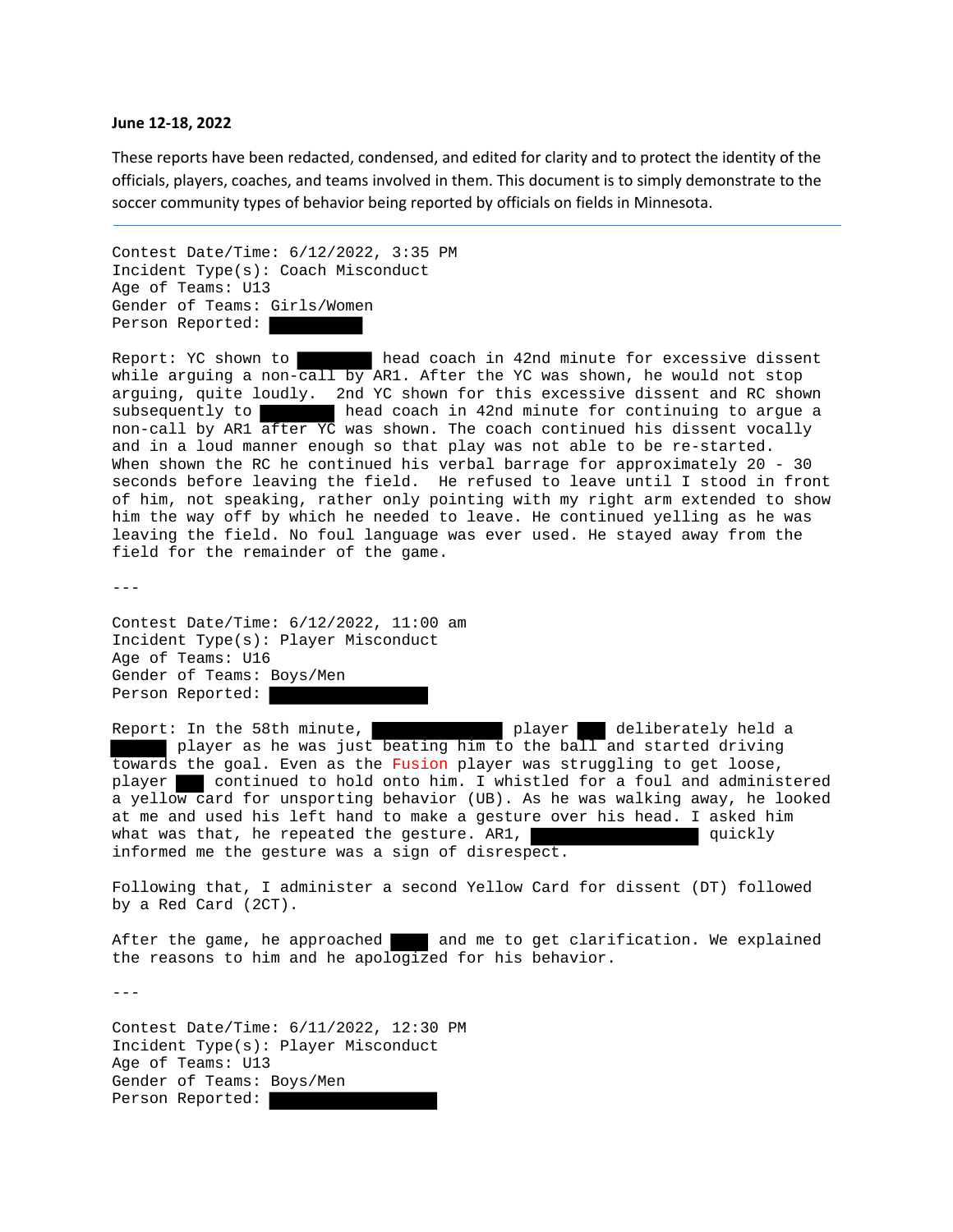Report: **the contract of the contract of the contract of the contract of the contract of the contract of the contract of the contract of the contract of the contract of the contract of the contract of the contract of the c** in the 65th minute for Serious Foul Play. The came from behind and fouled from **the state of the violent blow** from his shoulder to the back of the player's head. Was at least 6 feet tall with the opposing player being at least  $12$  to 18 inches shorter and that is why the shoulder landed in the back of the head. This was done while making no attempt to play the ball, which was confirmed by my AR2 Benjamin Zwart. The fouled player looked like he was knocked immediately unconscious and fell to the ground without any movement for what seemed to be 10 to 15 seconds. Luckily the athletic trainer and tournament site rep were both nearby and watching our game and witnessed the incident. The trainer rushed onto the field and gave immediate aid. I was told later that on had suffered a bad concussion and was done for the rest of the tournament.

---

Contest Date/Time: 6/12/2022, 12:30 Incident Type(s): Coach Misconduct, Spectator Misconduct Age of Teams: U13 Gender of Teams: Boys/Men Person Reported: Head coach of

Mentor's Report: At the half, the center referee goes over to coaches and tells them to tell the parent's sideline to quiet down. All parents were removed from the sideline around the 50th minute of the game. I was at the coaches' sideline when the game ended and the coach was walking towards the referee crew and I stopped him and asked what he needed and he said his parents demanded the name of the center referee. I told him he wasn't getting anyone's name and he needed to leave. He continued and said he wasn't leaving until he got a name. I contacted the assignor for the tournament, the the assignor. He instructed me to give the coach his email. I gave him a semail and he left with no further incident.

Referee's Report: After halftime before the game was started I asked both coaches to go over and have the parents and fans calm down. They did so and I started the game. After 15 minutes of the second half I heard enough from the fans and I went to the coaches and asked that they remove all fans. Most fans moved and I did not hear another word from that side of the field for the rest of the game.

Assistant Referee's Report: During the first half, parents (seemingly from ) slowly began to get more and more chippy, and yelling at the center, even when they received the call, yelling stuff like "Get control of the game Ref!" or "Someone's going to get injured if you don't pay attention!". I cannot recall a specific incident that caused them to get angry, only that it built up. We discussed this at halftime, and the center had the coaches walk over before the half started and calm their parents down. I could not hear specifically what the  $\Box$  coach said, but the coach said something along the lines of "Guys, the ref asked us to be more respectful".

The 2nd half began, and parents did not get much better, still yelling at calls (or lack thereof). The final incident happened in what I believe was about the 50th minute, when got a Penalty Kick for a fairly obvious foul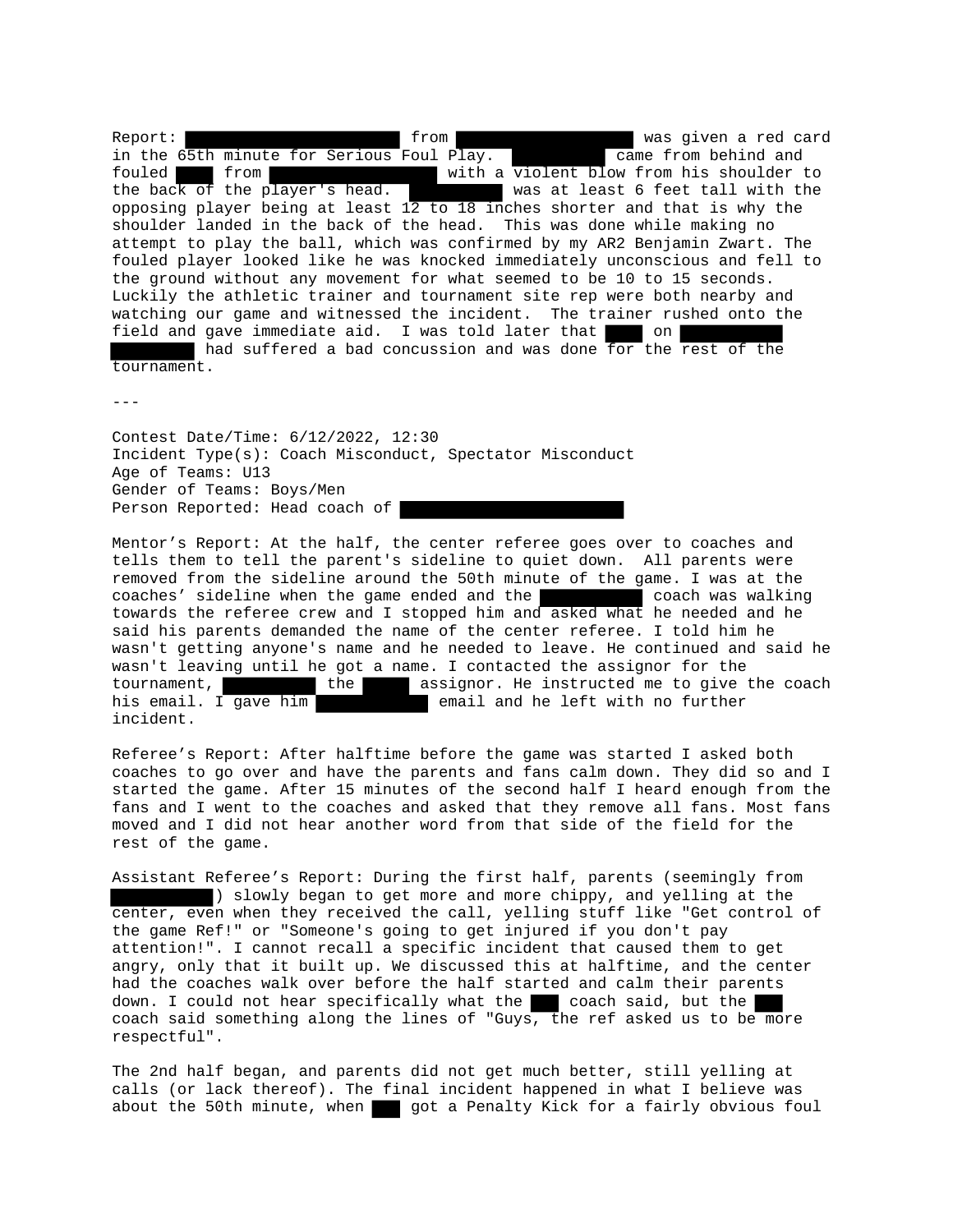in the box (I did not hear major dissent, but I was also moving quick to get into position for the upcoming PK). The initial taking of the PK was blocked by the keeper (who stayed on his line), but quickly got to the ball about at the corner of the goal area, and made a pass sideways to his teammate who scored. The parents got extremely mad at this, saying it should have been offsides. (I would like to note that was losing by many goals, while they had 0, although overhearing talk from the parents made the tables sound like was fighting for a lofty goal differential in order to make it to the championship or something, but this is mostly irrelevant.) I was not in perfect position due to the PK and how immediate the second shot was, but I was confident the player that received the pass was behind the ball ( was pretty slow up to the rebound) and after conferring quickly with the center we both agreed that it was a goal.

We also decided to toss the parents as this was a big increase in the amount of dissent that was received. The coaches walked over and told the parents that they had to leave. There were quite a few grumbles about it, one person saying to the coach "Make sure my kid doesn't get injured". Most left pretty quick, and the sideline was clear almost immediately. While I am not entirely certain, I think some of the spectators remained at the field but just moved their chairs and stuff to the field behind us, but we heard nothing the rest of the game.

---

Contest Date/Time: 6/13/2022, 6:30 Incident Type(s): Player Misconduct Age of Teams: Adult Gender of Teams: Boys/Men Person Reported:

Report: In the 28th minute of the match; Inside the top of the penalty area after a corner kick put the ball in play.  $\Box$  on sprinted from the front post and attempted to clear a bouncing ball in a full volley while sprinting, missing the ball and following through resulting in him hitting a player on the knee with studs exposed on follow through. Due to the excessive force and speed, the location of where the opponent was hit on their body; a foul was called, penalty kick awarded, and was sent off for Serious Foul Play.

In the 78th minute of the Match; and was sent off was sent off for receiving a second caution for Unsporting Behaviour for a reckless push in the back of 's right back who was shielding the ball.

---

Contest Date/Time: 6/12/2022, 5:00 pm Incident Type(s): Player Misconduct Age of Teams: U17 Gender of Teams: Boys/Men Person Reported:

Report: In the 13th minute of the first half, two players from both teams were jostling for possession of the ball. I was within 5 yards of them. While the challenge was spirited, there was no foul involved. No one was pushing or shoving. Eventually, the player took possession but the ball was immediately poked away and out of play. Immediately, player,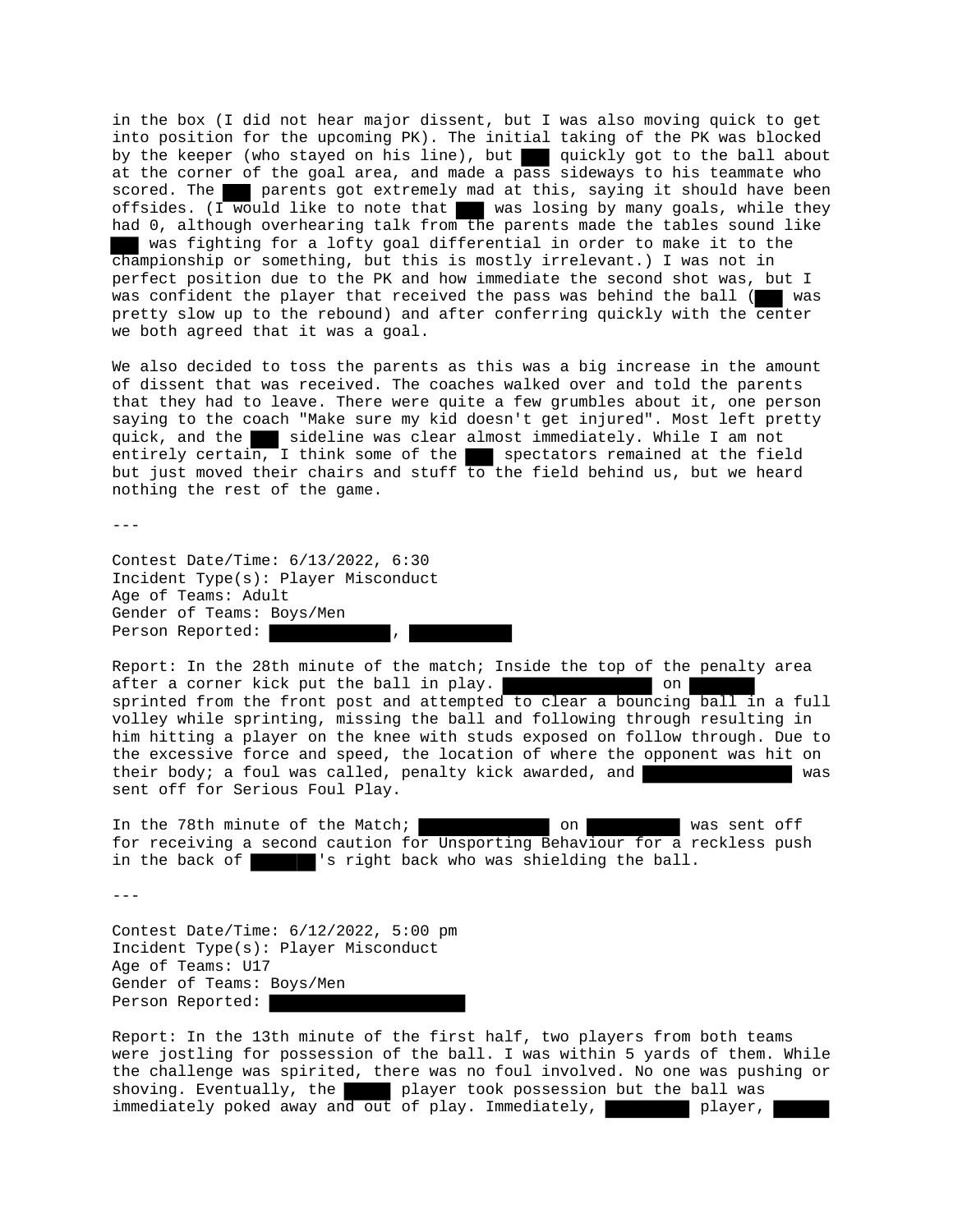started harassing and moving aggressively towards the player. I yelled out to him to calm down but he ignored my call and I literally had to get in front of him to stop him from physically confronting the player. He was not even involved in the ball challenge for which he took offense. For that irresponsible behavior, I issued him a Yellow Card for unsporting behavior (UB).

During the second half, he became very aggressive in his ball challenges, often pushing to gain possession. After noticing a pattern, I warned him that he should be careful because he already has a Yellow Card and that he risked a second one if he does not tone down his overly aggressive play.

In the 61st minute, less than 5 minutes after my warning, he viciously kicked a player from behind for tackling and legally dispossessing him of the ball. I administered a Yellow Card (UB) and a Red Card for receiving a second Yellow Card (2CT).

After, issuing the Red Card, He turned away from me and used the "F" word as he was leaving. At the end of the game, his coach came over to me to find out if he said anything else to me. I explained the above and he confirmed that he heard him use the "F" word but he wanted to know if there was more. He then apologized to me and told me he has been working with his team about issues like that and will continue to do so.

---

Contest Date/Time: 6/12/2022, 4:00PM Incident Type(s): Player Misconduct, Coach Misconduct Age of Teams: Adult Gender of Teams: Boys/Men Person Reported: , ,

Report:

Coach **:** In the 80th minute a freekick was awarded to at the top of the penalty area; prior to the restart of play, the referee was notified of team official misconduct by AR1. Coach of yelled at AR1 near the adjacent bench, dissenting a nocall just prior to the freekick being awarded, by saying loudly: "AR call the fucking foul, what are you doing!". Coach was promptly shown a red card by the referee for abusive language due to the public and provocative nature of the outburst.

Coach did not leave the premises in a timely manner. He required several prompts from the referee to leave immediately, and turned toward the announcer in the stadium shouting and referencing that this was a joke and they would see it all on film. Coach **finally walked** slowly onto the track surrounding the field to exit, while taunting and raising hands above his head, clapping and laughing. He walked slowly to the edge of the field where the fence was with an open gate. Coach remained in the entrance of the gate for a couple minutes, then proceeded to a light pole about 30 feet from the gate, where he stood for the rest of the game. Coach appeared to continue to coach, as he could be heard yelling onto the field for the remainder of the game. Play began 7 minutes after he was sent off in the 80th minute. Play resumed at the 87th minute.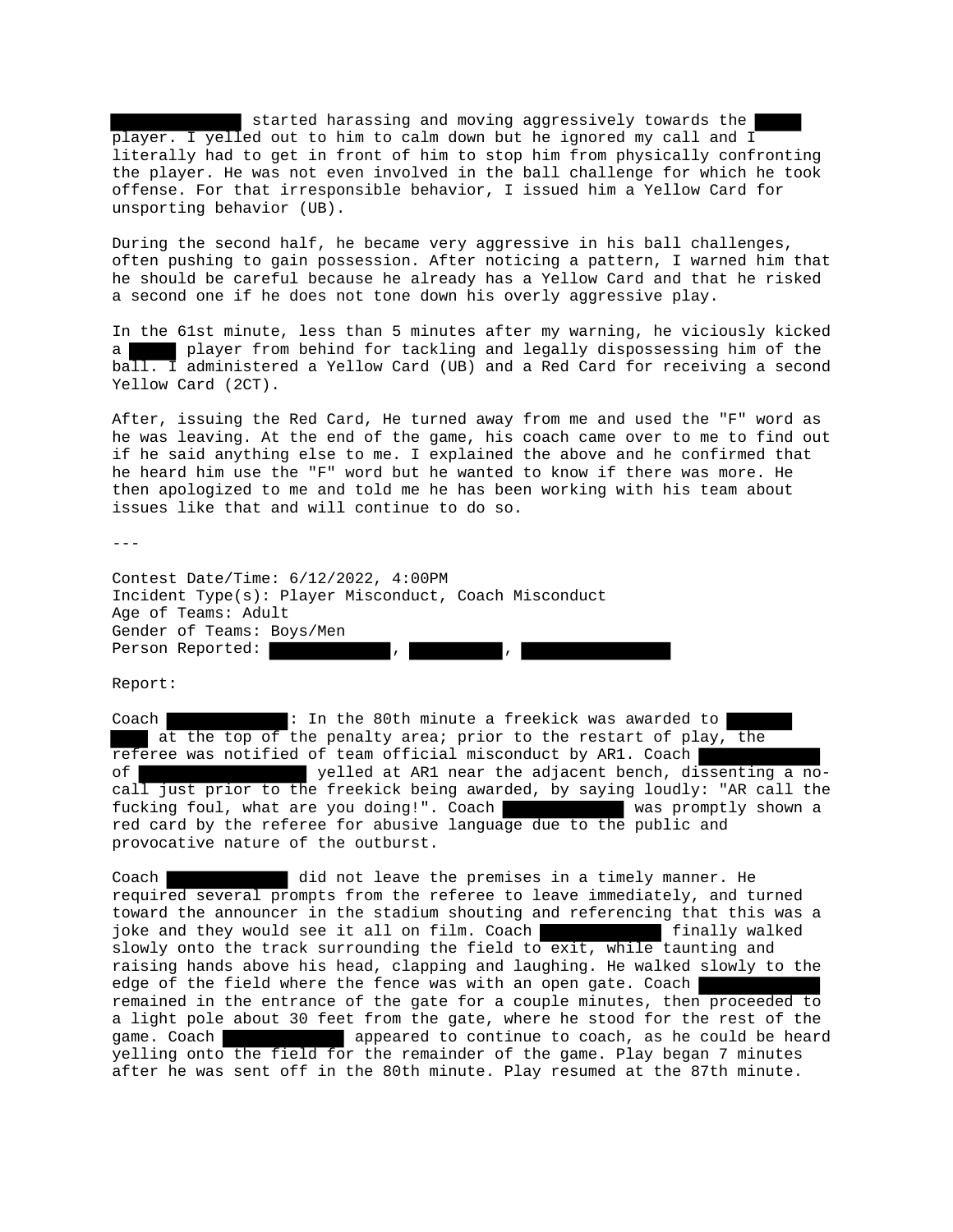Coach : In the 36th minute, during a stoppage of play, the referee was notified of team official misconduct by AR1. Coach

yelled in a public and provocative manner dissenting a decision: "What the fuck is he doing?!?" Coach was cautioned for dissent.

In the 81st minute, following the sending off of Coach of , Coach went to midfield to argue the decision, during which said to the referee: "You've been effing over our team the whole access have referee: "You've been effing over our team the whole second half." He then turned around and pointed at the fans in the stands and said, "They've been seeing how bad you are. You are a joke for this." He was promptly shown a second yellow for dissent and was sent off. Coach and and , walked slowly to the stands and were instructed to leave the premises while sarcastically clapping and dissenting. Coach did not leave the field of play in a timely manner. Play was not restarted until the 87th minute, and Coach **a** appeared to coach from a distance for the remainder of the match just outside of the stadium<br>fence in the same place Coach stood, as both voices could be heard yelling the remainder of the game.

Player : In the 32nd minute,<br>, elbowed a player in the head whilst joustin player in the head whilst jousting for a 50/50 ball. He was cautioned for Unsporting Behavior for a reckless foul.

In the 60th minute, a freekick was awarded to **the containeral outside of the** penalty area, and a ceremonial kick was conducted with a wall formed by and the 10 yards walked out. Following the whistle, jumped and moved 5 feet into the 10 yards and extended his buttocks into the path of the ball, blocking the freekick.  $\blacksquare$ , was promptly shown a second yellow for encroachment and was sent off. did not leave the field of play in a timely manner and remained on the bench unnoticed by the refereeing crew until the 80th minute, when AR1 notified the referee. We was instructed to leave the field of play and partook in the events of the 7 minutes refusal to leave the stadium and continued dissenting and refusing to leave in a timely manner. remained outside of the fence of the field along with the other coaches.

---

Contest Date/Time: 5/26/2022, 7:30 PM Incident Type(s): Player Misconduct Age of Teams: U19 Gender of Teams: Boys/Men Description of Reported Person: Jersey for

Report: The game started out well, but got chippy around the 8" mark. I had players from the team asking why I wasn't calling fouls on some of the team, but did not respond. The team was down 1 player from the beginning of the game.

I had to warm one player on to stop asking for a foul in the first half. I ended up issuing a yellow to jersey on in the first half for a trip from behind. I thought I may have heard some profanity, but wasn't positive so I did not issue any additional warnings.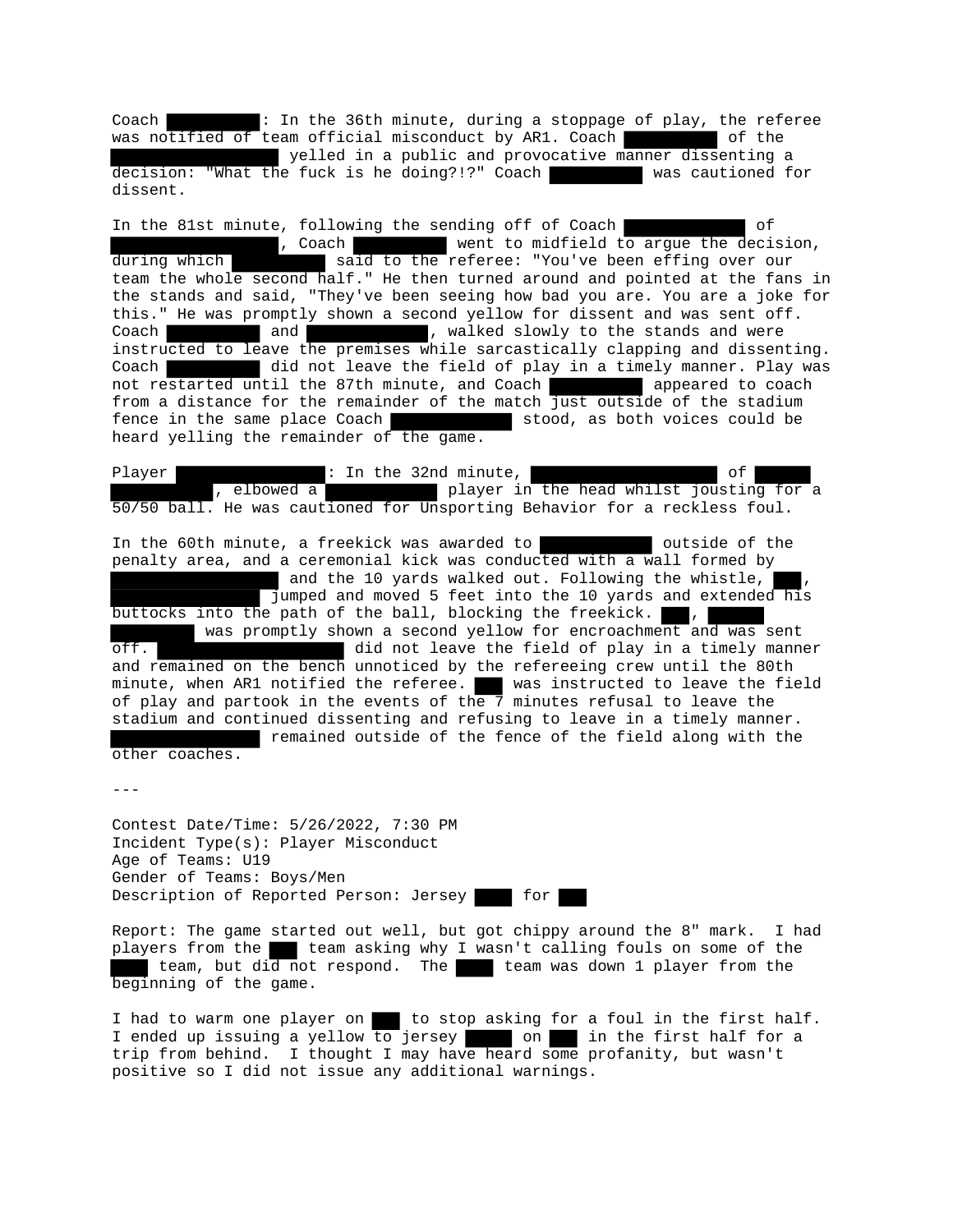In the second half, I approached Jersey from and asked if everything was "cool" and offered some knuckles. He said "yeah, but this is awkward." I asked, "what do you mean?". He said, "it's like talking to your creepy older uncle." I laughed to myself a bit, but knew he was serious and he would be difficult.

Sometime after the midpoint of the second half, he committed another tripping foul as the player from was dribbling up the field on his own half. I whistled the foul and he yelled, "Fuck Off!!!". I immediately sent him off. I think this had an effect on the rest of the team and I had little dissent from either team the rest of the game. To their credit, both coaches were very tolerant and not combative at any point of the game even after I issued the yellow and the red.

 $- - -$ 

Contest Date/Time: 6/13/2022, 6:30 Incident Type(s): Player Misconduct Age of Teams: Adult Gender of Teams: Boys/Men Person Reported:

Report: As an opposing attacker was closing in on goal inside the penalty area grabbed the attacker around his waist from behind using both arms. The holding resulted in the attacker not being able to finish the goal scoring opportunity. As there was no intent on playing the ball, the defender was shown a red card for DOGSO and a penalty was awarded. After brief protests from the defender's team, and left the field.

---

Contest Date/Time: 6/13/2022, 6:00 PM Incident Type(s): Spectator Misconduct Age of Teams: U16 Gender of Teams: Girls/Women Person Reported: Spectators

Report: In the 79th minute, an attacker and the keeper for were going for a ball that was dropping from a high kick in towards the box. From my angle, it appeared that the keeper had caught the ball after it bounced, but my AR called me over to inform me that the keeper had pushed away the attacker with both hands outstretched. I decided to go with a PK as well as cautioning the keeper for DOGSO, given the proximity of the ball at the time the push happened.

After calling for a PK (which scored on to tie the game), I added 3 extra minutes to account for the conversation with the AR, as well as other miscellaneous delays (injury, time wasting, etc). Thorough the entire 3 minutes, the parents for were shouting as loud as they could at me that I was a "terrible referee" who "was blind and didn't know how to referee," and was asked questions such as "are you watching the same game?". I choose not to have coaches intervene given that the game was almost complete, and I wanted to finish the game as soon as possible, because tensions were starting to brew between both teams. The game ended in a 2-2 tie.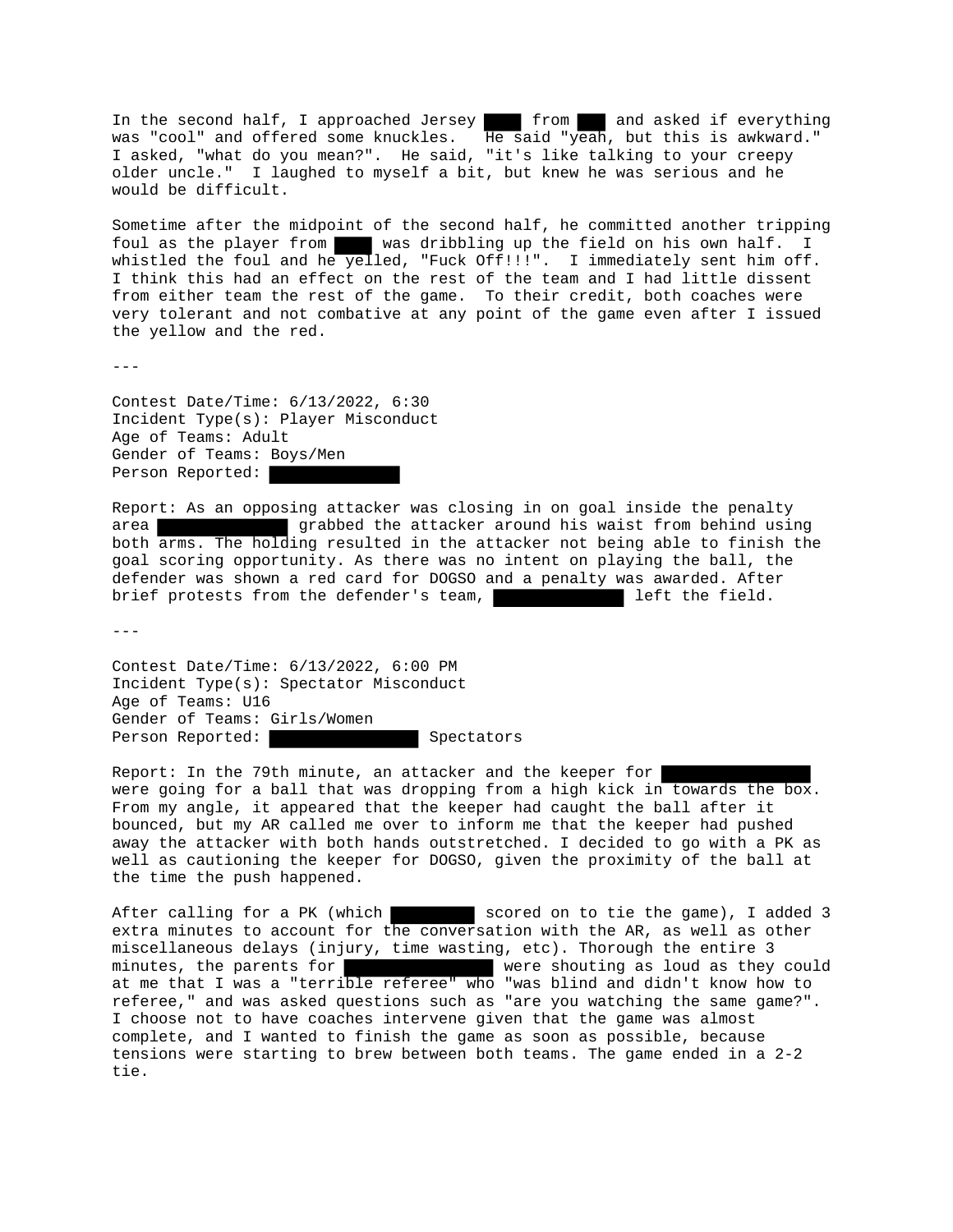After leaving the field to walk to a separate field at the NSC, there were several parents who were talking in my general direction saying things such as "that referee was dumb" and "didn't know what he was doing" and "shouldn't be a referee in the first place". I calmly asked them to leave the area, to which I was met with more criticism about my refereeing, as well as some statements about how I need glasses. I then disengaged to not cause any unnecessary drama and went to my next game.

 $- - -$ 

Contest Date/Time: 6/12/2022, 5:00 pm Incident Type(s): Coach Misconduct, Spectator Misconduct Age of Teams: U13 Gender of Teams: Boys/Men Description of Reported Person: coach, parents

Report: was playing overly physical the entire game. The game was kept under control, but the majority of fouls were being called against Their coach complained, asking me to watch the pushing. I told him that I have been and would continue to do so.

for had a string of fouls called against him, including pushing and 2-handed holding. I could sense his frustration rising, so I kept a close eye on him to make sure he didn't lash out. I had verbally warned him to ease off the physical play. The next time he had the ball taken from him, he took a big swinging kick at his opponents' legs but thankfully did not connect. I issued a yellow card for repeated infraction and unsporting behavior (reckless) to

The coach was adamant that it was not his player's fault and even told him when he subbed out "it's ok, the ref is biased".

Later in the game, my AR2 let me know that the parents were being unruly and disrespectful both to him and to me.  $\overline{I}$  stopped the match and asked the coaches to please get their sidelines under control. The parents are welcome to talk to their own players, but not to the officials or the opposing team.

's coach immediately got up and jogged over to talk to his parents (I suspected it wasn't them but wanted to be sure). | | 's coach, instead of going right over, respectfully asked me to talk, to which I agreed since he was respectful. He immediately started talking about the yellow, how it was a clean play and how his players are being pushed around. I told him he had permission to go take care of his sideline and that we wouldn't discuss this. He asked again. Again I told him to take care of his sideline. He did, and the match continued.

I write this report not to share a story of someone being sent off, but as a cautionary tale. It seemed clear to me that hadn't had someone call a tight game before. Letting physical play go sends the wrong message and does a disservice to both teams and the game of soccer. Parents develop a distorted opinion of right/wrong and players pick up awful habits.

---

Contest Date/Time: 6/14/2022, 5:30 Incident Type(s): Player Misconduct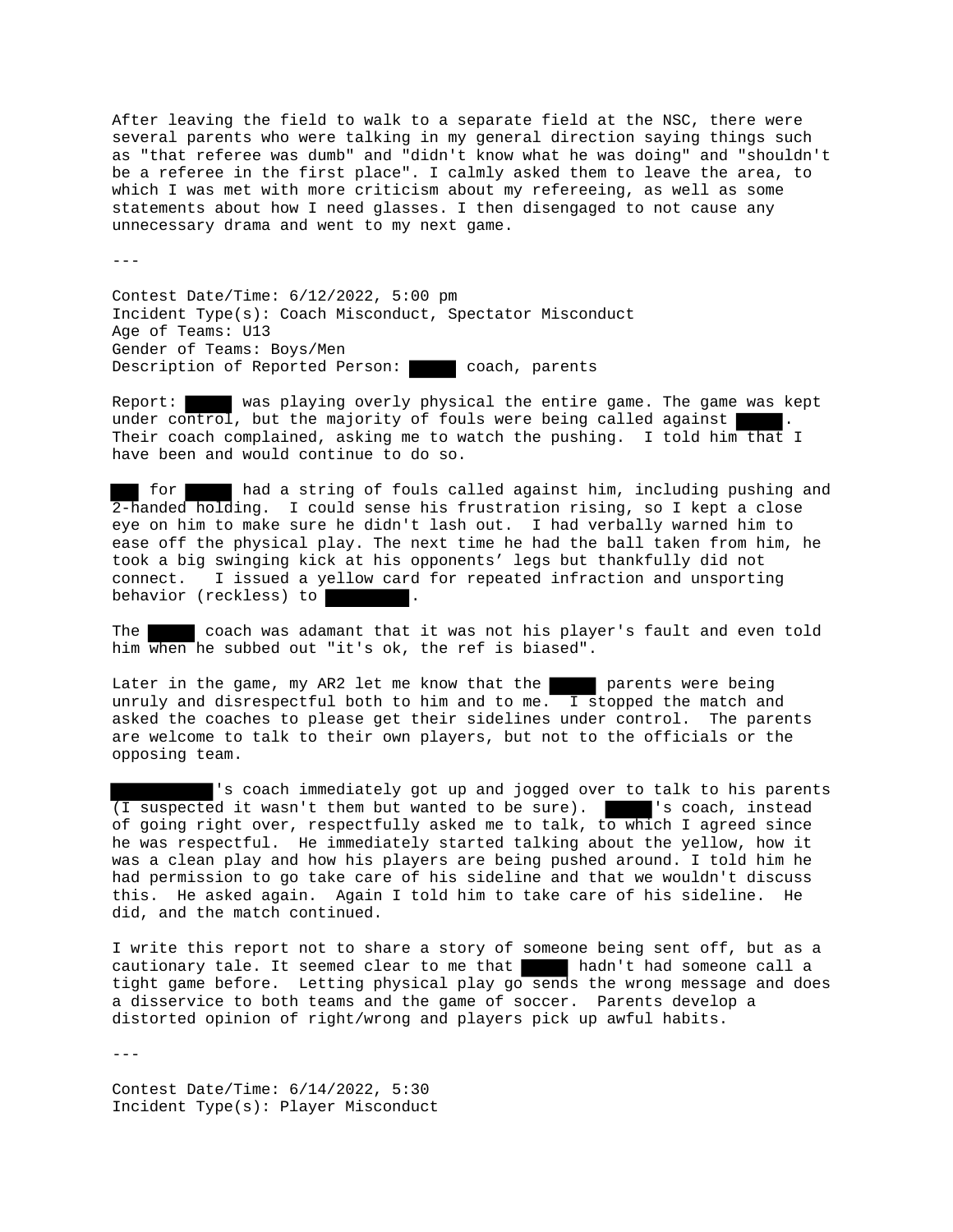Age of Teams: U14 Gender of Teams: Boys/Men Person Reported:

Report: In the 39th minute, number on was involved in a reckless play where he pushed number on down to the ground with no attempt to play the ball. A yellow card was issued.

In the 59th minute, the goalie on attempted to punt the ball from the goal box. Number on on jumped in front of the goalie and blocked the ball from being played. A yellow was given for unsporting behavior. Since it was his 2nd yellow of the game, he was given a red.

 $-$ - $-$ 

Contest Date/Time: 6/13/2022, 2000 Incident Type(s): Player Misconduct Age of Teams: U19 Gender of Teams: Boys/Men Person Reported:

Report: Player was fairly challenged at the top of the box. He went down claiming he was fouled and should be awarded a penalty. I told him he was not fouled. The keeper ended up with the ball. While getting up he raised his arm in my direction and said "Puta Madre". I gave him a red card for Abusive Language. He promptly left the field and pay was restarted with a dropped ball to the goalie.

 $-$ 

Contest Date/Time: 6/14/2022, 8:00 PM Incident Type(s): Player Misconduct Age of Teams: U19 Gender of Teams: Boys/Men Person Reported:

Report: At approximately 72nd minute of the game, player was in high speed pursuit of an player who had just received a ball from his team mate and was driving towards the halfway line. Just before the player got to the halfway line, the player took out his legs from behind with such brutality that the player rolled over several times. This was not an attempt to play the ball. It happened much closer to the sideline on the parent's side. AR2 called me over, explained the severity of the incident and recommended a straight Red Card due to the use of excessive force. I agreed and administered a Red Card and dismissed him from the game.

 $- - -$ 

Contest Date/Time: 6/15/2022, 7:30pm Incident Type(s): Player Misconduct Age of Teams: U12 Gender of Teams: Boys/Men Person Reported: and

Report: After the game, my mom and I were driving out of the fields. These two players stepped in front of our car and stared at me. They then threw water at my car and screamed "biased" at me. My AR also told me that these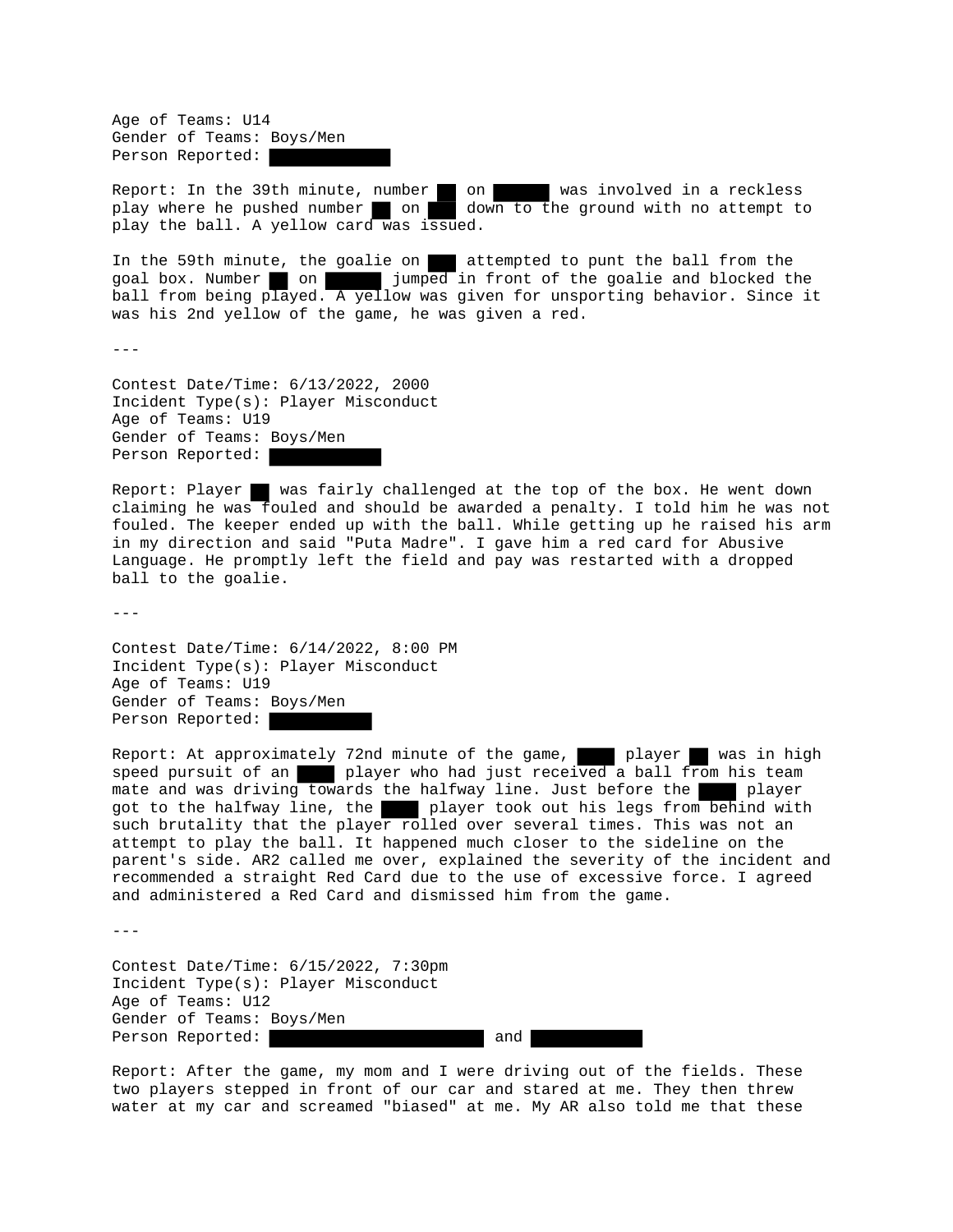two were saying some not so nice things about me during the game, however, I did not hear this.

---

Contest Date/Time: 6/15/2022, 6:30pm Incident Type(s): Player Misconduct Age of Teams: Adult Gender of Teams: Boys/Men Person Reported:  $\qquad \qquad , \qquad \qquad , \qquad \qquad , \qquad$ unknown

Report: During a stoppage in play, player approached telling me I need to call a foul. "I had kidney surgery, other players might be able take that push but I can't. You need to call that."

I told him: "it wasn't a foul" and not to come over telling me what has to be called. He repeated his dissent adding "I came here peacefully and I can't talk to you? You need to call that foul." I told him he could talk to me but that he couldn't come over telling me what I have to call. I told him he was cautioned and showed him the yellow card.

I blew the whistle twice and announced half time.

continued his dissenting behavior now telling me "Oh, I can tell you were just about to tell me to fuck off n\*\*\*\*r. You were just about to call me a n\*\*\*\*r, I can tell."

I showed him a red card and told him he was dismissed.

As we were leaving field for technical areas for half time, players from began to encircle asking what happened. responded, "He was about to call me a n\*\*\*\*r, he was about to tell me to fuck off n\*\*\*\*r, I could tell he was."

There was a lot of threatening verbiage. Sorry for not remembering verbatim, I was quite stunned and feeling unsafe even though it was not loud or aggressive.

I blew my whistle three times and announced the game was terminated and that I was leaving.

After game had been terminated, as I gathered my belongings, but before leaving the playing area, players approached calmly, initially from , asking what was happening? What this meant?

Then **approached** stating he was the team captain. Other players also approaching stating, "He's the captain, you have to talk to him." I replied "you need to read the last sentence of law 4 (clearly misspeaking under duress, meaning law 3, sorry).

 continued on, stating I couldn't terminate the game, I was bad because I was about to call his player a "n\*\*\*\*r, I heard it, you were about to call him a n\*\*\*\*r."

I dismissed **and showed him** the red card.

I paid AR his fee of \$94 myself.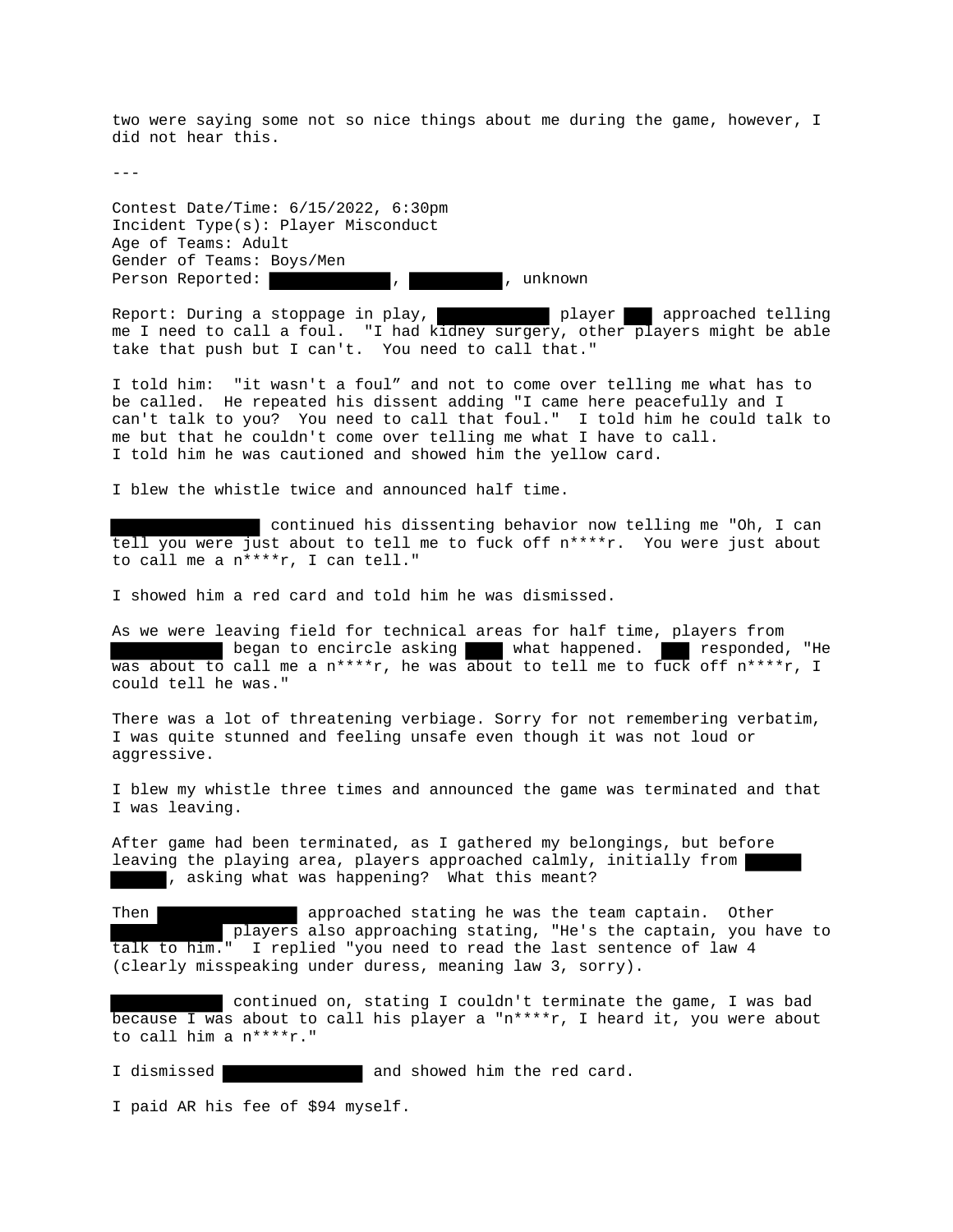Then manager of approached giving me their team payment of \$94. never paid their team fee. I did not feel safe approaching them for it.

As I jogged past 's technical area toward parking lot I observed a player in the technical area holding his phone toward me apparently filming me jogging away.

Once at my car and taking a moment to gather thoughts, I recognized I had not gathered rosters from AR. After getting back to the field and obtaining rosters from AR, as I was once again jogging past rosters from AR, as I was once again jogging past area toward parking lot, a player in the technical area (I was afraid to look over but believe it was the player who filmed or at least wanted it to appear he was filming) shouted: "Scared of us ref. You're running away from us, ref. You're scared of us ref and have to run away because you're scared of us."

Supplemental AR report: It was 2-1 towards the end of the half. At that point a few incidents happened.

had a penalty appeal on my half of the field. I didn't raise my flag. I informed their sideline that the defender's arm was in a natural position, and he didn't make himself bigger.

A moment later, scored the equalizing goal. The goalkeeper for contested for an offside call on the goal and complained to the center refere. His complaints led to him being given a yellow card.

After the restart of the goal, the manager for started complaining to about the opposing team having 12 players on the field. stopped the game to award a yellow card to **but I** but I informed him both teams had 11 players, then proceeded to give a yellow card to team manager.

When the game restarted again, the state of player (Number or ) was pushed while he had possession of the ball and wanted a foul. No foul was awarded but still had possession of the ball. The player in question started complaining to the referee. blew the whistle for half time and complaints continued. I then saw a red card issued.

When and players were walking towards the sideline, there was still an exchange. When the player and **reached the sideline**, I heard the player repeatedly say 'Finish what you were going to say' when we (myself and his teammates) tried to calm him down. The player said was about to say a racial slur towards him but never finished the word. People on the sidelines also started joining in to try and calm things down or offer opinions.

At that point, stated he was going to terminate the game because the incidents were abusive towards the referees and was reaching an unsafe territory.

Contest Date/Time: 6/16/2022, 5:30 Incident Type(s): Coach Misconduct, Spectator Misconduct Age of Teams: U11 Gender of Teams: Girls/Women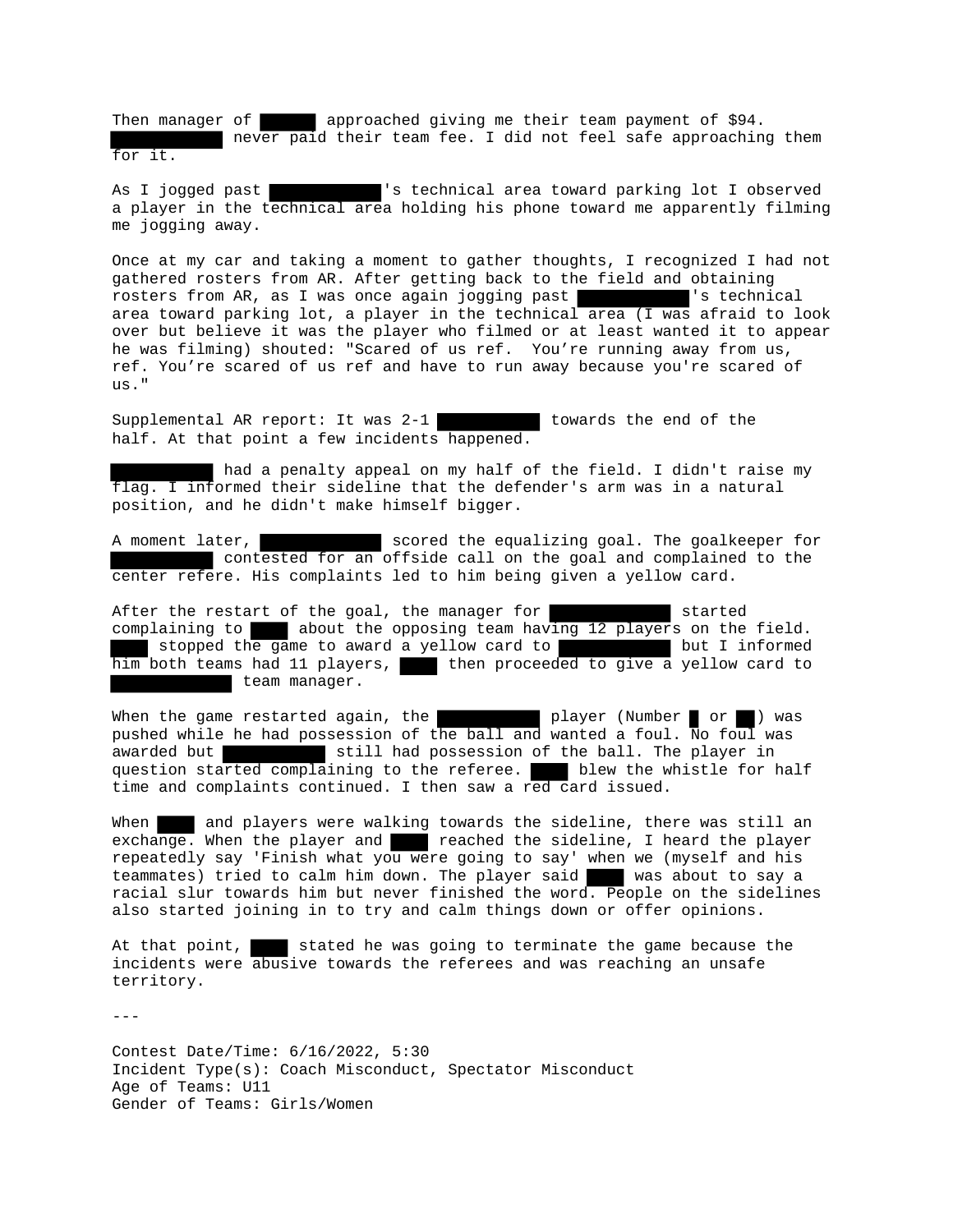Person Reported:

Report: For about the last 10 minutes of the first half, the away team coach ( ) loudly asked about several fouls his team committed - they were all far away from the bench area - so "What was that for" and "Explain that call". I felt these were not good faith due to the parents of that same team also complaining about calls, loudly. It seemed to be a pattern of behavior. In the 30th minute of the first half, a visitor ( ) player clearly kicked a home team player several times while the home team player was attempting to get out of a tight spot with the ball. I called the foul and the coach stood up quickly with a loud "Let them play, what was that for" I said to him your player kicked the home team player that is a foul. His next words were loud with a slight arm movement "Ah man let them play" – at this point I felt he crossed the line after several minor complaint into dissent, so I showed him the yellow card. After I showed him the yellow card he asked if he could ask me questions about calls at half time. I said you can if they are respectful. He also said, "you were quick with that card." We continued with the game at that point. About 30 second later blew whistle for half time.

Note in the second half of the game the 40th minute the parents – who appeared to be visitors ( $\blacksquare$ ) loudly complained about calls. I told both appeared to be visitors ( ) loudly complained about calls. I told both coaches to go across the field to talk to the parents. The home team coach went with no other prompting, the visitor coach ( ) yelled "just cheer" – I asked again coach "Not going to the other side could be a yellow card offense, do you want to go and address your parents please" he then slowly made his way across the field.

The game continued with only mild complaints from the parents. After the game, about 10 home team ( ) parents came up and loudly thanked the referee crew for a great game.

---

Contest Date/Time: 6/16/2022, 6:30 Incident Type(s): Player Misconduct Age of Teams: Adult Gender of Teams: Boys/Men Person Reported:

Report: In the 82nd minute of the D1 MASL match between  $\Box$  and  $\Box$  on  $6/16$  at  $6:30$ , I issued a red card to for  $\frac{6}{16}$  for DOGSO and sent him off of the field of  $play. A$  attacker had been played clear through in the middle of the attacking  $\text{third.}$  was the last defender by a yard or two and charged into the **attacker** taking him out of the play. The attacker was in clear possession of the ball heading slightly to the left side of the penalty area about 30 yards from goal. If no offense had occurred, the attacker would have had an obvious opportunity to score a goal. All criteria for DOGSO were met.

---

Contest Date/Time: 6/16/2022, 7:00 Incident Type(s): Coach Misconduct, Spectator Misconduct Age of Teams: U18 Gender of Teams: Girls/Women Person Reported: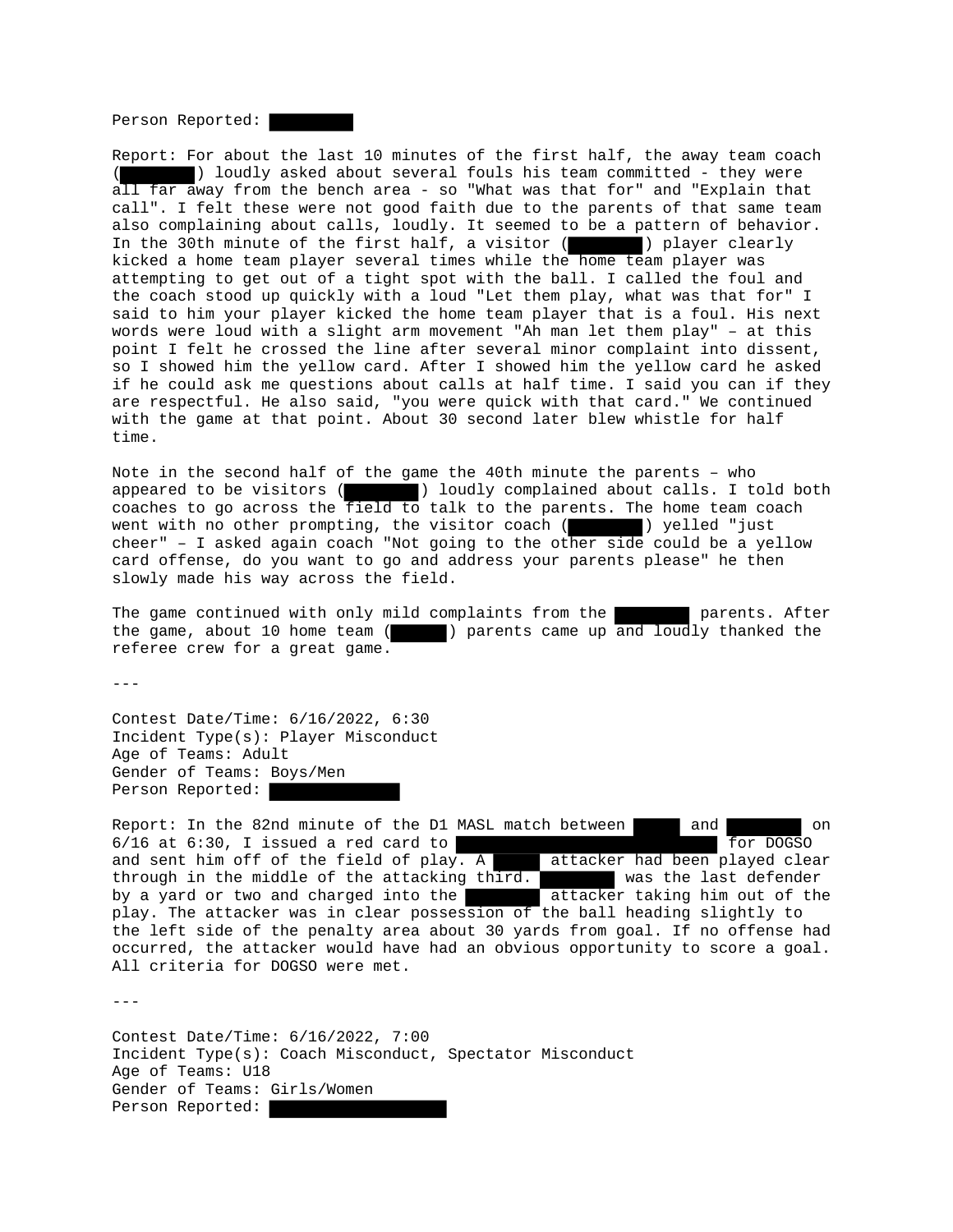Description of Reported Person: also two spectators

Report: During check-in of

• Only three players had photos on the roster. The others had only names and numbers. Coach told me these were their three call up players. The coaches did not know why there are no photos on the roster. • When I checked the roster on 6/17, those three players on were not listed on the roster.

Coach asked for water break since they had no subs and coach agreed. During the first half water break (around 22:00), coach asked if I could move spectators that arrived after the start of the game since they were yelling at her players. They were sitting at mid field and 30 yards back from the field on the bench side in the shade. I asked them to move to the other side. They moved back onto the public sidewalk.

## At halftime,

• coach asked since they now have two subs ( also has two subs), they requested no water break in the second half. This was granted and communicated to Coach ( ).

• coach approached me at halftime with questions about the roster. I stated there were no pictures on the roster, but each player responded when a name was called and was wearing the same number listed on the roster.

## During the second half

• Minute 63- I heard the Coach yell at the same spectators. I asked both coaches to tell the spectators to leave the vicinity and that the game was not going to continue until they do. Both Coach and

 Coach stated they didn't know the spectators. Coach talked to the spectators, and they moved down the sidewalk towards the parking lot away from the field.

• Minute 69 - kicked the ball into the attacking half and a player got in front of the player on the through ball and committed a pushing foul on . The foul was called. Coach left the technical area and dissented the call loudly and personally  $\overline{I}$  heard "What the hell, Damn local Refs") and throwing his arms in the air. Coach was issued a red card Refs") and throwing his arms in the air. Coach for foul and abusive language. He left the vicinity without any further issues.

## At the end of the game,

• Coach asked for clarification on the red card, and I informed him that the card was for foul and abusive language, and I was not going to debate the issues.

Player yelled at either me or the Coach about yelling at her parents and used the word F\*cking a couple of times. I was getting ready to leave with my youth refs at that time and did not issue a card.  $\blacksquare$  Coach instructed her player to go back to the bench

• Coach and a player reported to me after the game that the goalie said to the player "I'm going to kill you". I did not hear this nor was informed of this during the game.

• Coach apologized for the incidents and thanked us for refereeing. • Coach asked if I needed escorting to my car, I said no. I did walk AR1  $($  ) to her car (in the small lot by ) and AR2  $($  ) walked to the big parking lot with a friend.

• AR1 informed me the coach said quietly things like We (the ref) suck